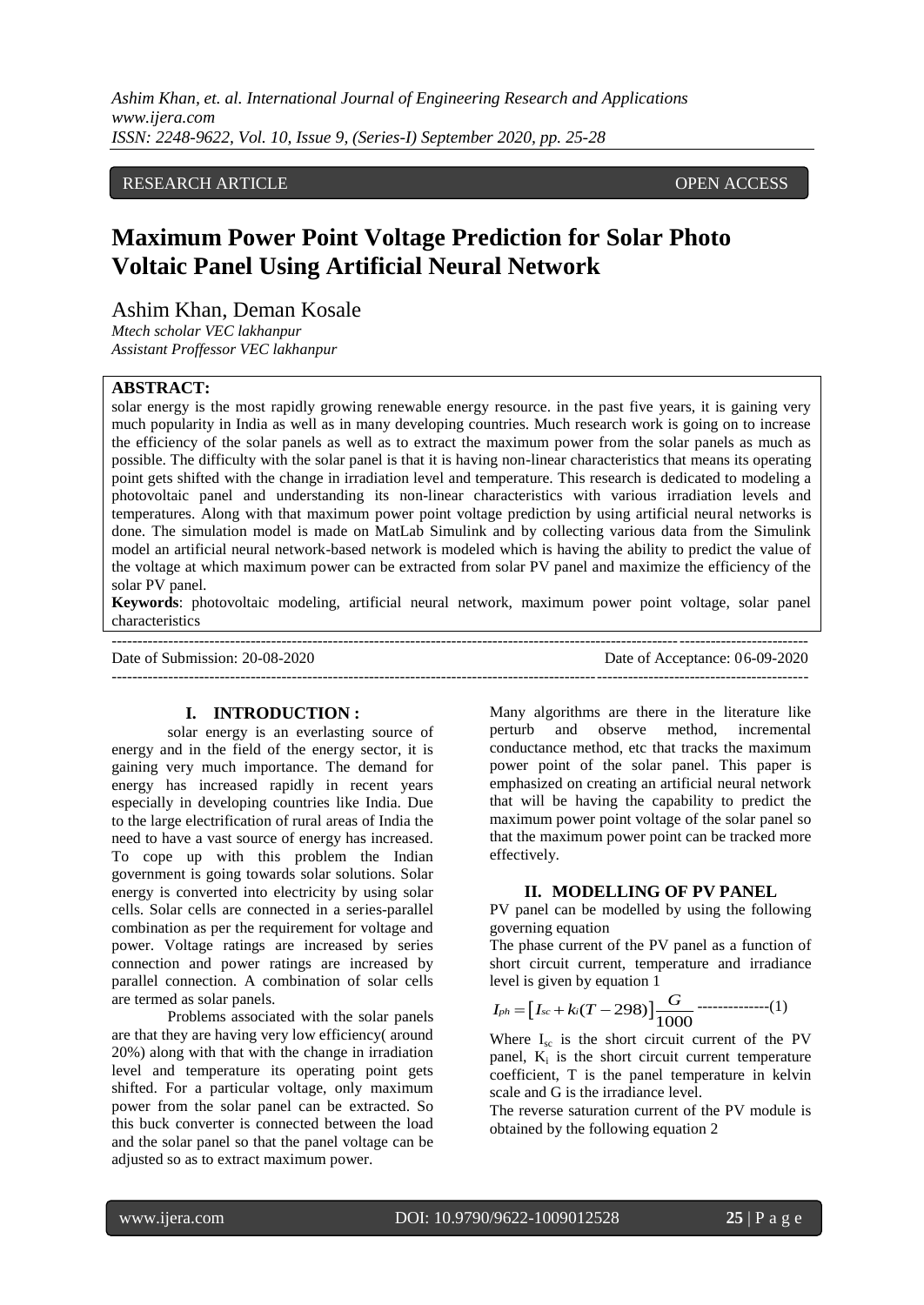$$
I_{rs} = \frac{Isc}{\left[e^{\frac{qV_{oc}}{NsKAT}} - 1\right]}
$$

Where q is charge of 1 electron = $1.6*10^{-19}$ coulomb, Voc is the open circuit voltage of the PV panel,  $N_s$  is the number of cells connected in series,K is the boltzman constant  $=1.3806*10^{-1}$ <sup>23</sup>m<sup>2</sup>kgs<sup>-2</sup>K<sup>-1</sup>, A is the ideality factor = 1.3

Panel saturation current is given by equation 3 1 1 *qEgo* 3 *AK o rs r r T I I e T T T* --------------(3)

Here Ego is the band gap for silicon =1.12 eV and Tr is the reference temperature in kelvin=298 K The PV output current  $I_{PV}$  is calculated by equation 4

4  
\n
$$
I_{PV} = N_p I_{ph} - N_p I_o \left[ e^{q \frac{(V_{pv} + I_{pv} R_s)}{N_s A K T}} - 1 \right] \dots (4)
$$

Rs is the series resistance connected with panel, Vpv is the panel output voltage Np is the number of cells connected in parallel.

Various value of parameters taken for modelling are ki=0.0032,q=1.6e-19,k=1.38e-23, A=1.3,Ego=1.1,Rs=0.221,Tn=298,Voc=32.9,Isc=8. 21, Ns=54

#### **III. PV CHARACTERISTICS**

 $e^{\frac{X_s}{N_sKAT}} - 1$ <br>
Where q is channel, Voc is t<br>
annel, N<sub>s</sub> is the<br>
eries, K is the<br>
eries, K is the<br>
annel saturation control of the same saturation control of the PV output cu<br>
It is the reference<br>
The PV output cu<br>
T The P-V curve of the photovoltaic panel modeled for T=25 celcius and G=1000 is shown in figure 1. Figure 2 gives the I-V curve of PV panel at T=25 degree celcius and G=1000. It is clear that maximum power point is obtained at voltage of 26.65 Volt for the temperature of 25 degree celcius and irradiance of 1000. Variation of the P-V curve with the variation in irradiance level keeping temperature constant is shown in figure 3.



**Fig 1 P-V curve for T=25 celcius and G=1000.**



**Fig 2 I-V curve for T=25 celcius and G=1000.**



**Fig 3 variation of P-V curve with variation of G**

As it is seen from fig 3 the variation in irradiance level cause change in maximum power point voltage .

Figure 4 gives the variation in P-V curve with the variation of temperature keeping irradiance level constant



**Fig 4 variation of P-V curve with variation of temperature**

From figure 4 it is clear that maximum power point voltage also changes with the change in temperature.

From the various characteristics shown it is clear that maximum power point voltage gets changed everytime when there is change in temperature or the change of irradiance level. Maximum power point voltage data is obtained with various value of temperature and irradiance. Some of the obtained data is shown in table 1. Here Vm is maximum power point voltage.

| s.no | G    |    | Vm    |
|------|------|----|-------|
|      | 1000 | 25 | 26.55 |
|      | 900  | 25 | 26.52 |
|      | 800  | 25 | 26.51 |
|      | 700  | 25 | 26.48 |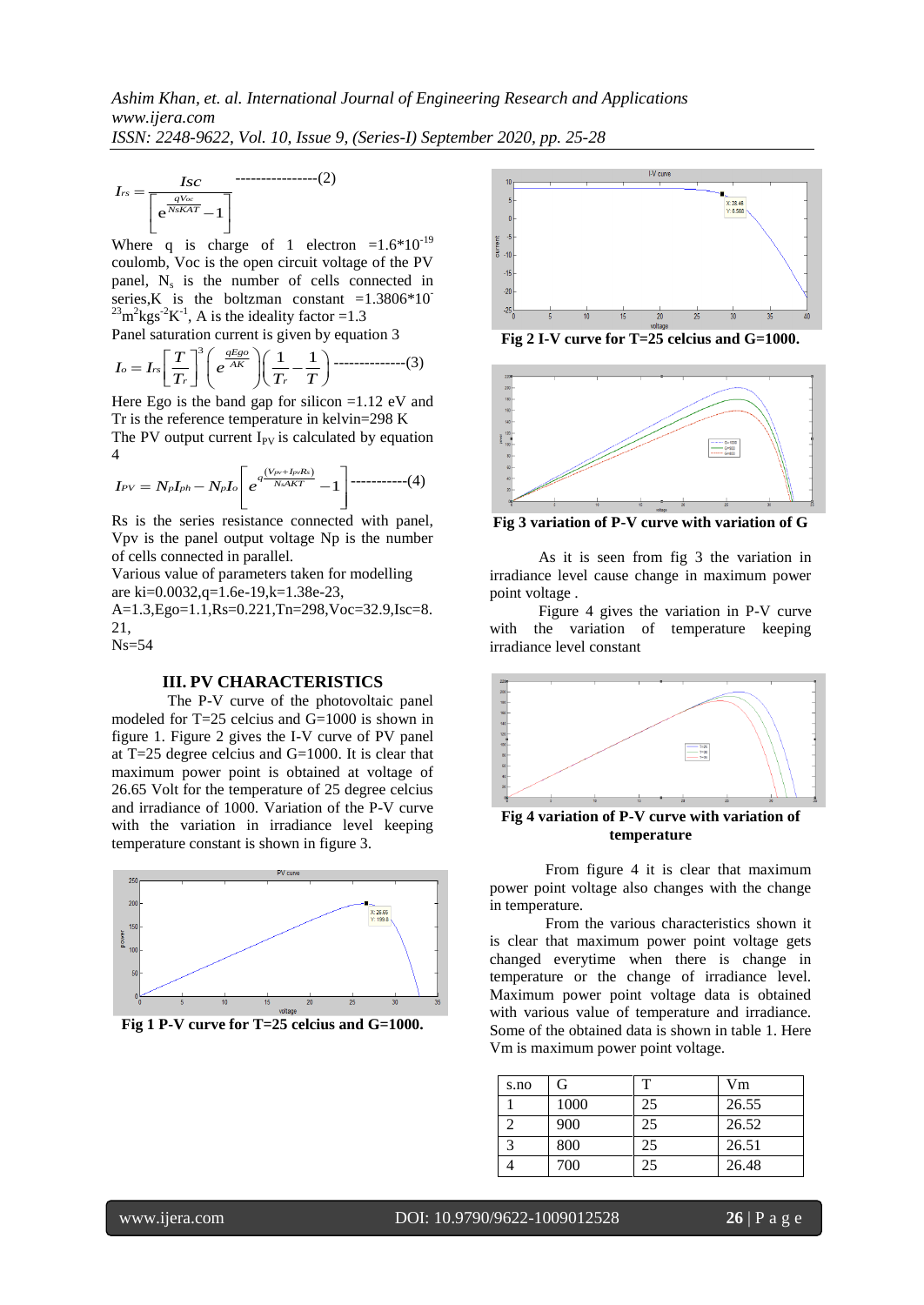*Ashim Khan, et. al. International Journal of Engineering Research and Applications www.ijera.com ISSN: 2248-9622, Vol. 10, Issue 9, (Series-I) September 2020, pp. 25-28*

|    | 600  | 25   | 26.33 |
|----|------|------|-------|
| 6  | 1000 | 30   | 25.36 |
|    | 1000 | 35   | 24.26 |
| 8  | 900  | 35   | 24.47 |
| 9  | 800  | 35   | 24.41 |
| 10 | 40   | 1000 | 24.41 |

**Table 1 value of mppt voltage for various values of G and T**

## **IV. MODELING OF ANN NETWORK**

Artificial neural network modeling is a method by which an input-output relationship can be established for any system using networks. ANN modeling is done by using many input-output data and that network can be used to predict the unknown output data from the given input data. The temperature and irradiance level data are taken as input data and the maximum power point voltage data is taken as output. A total of 50 data is collected and its neural network model is obtained. Figure 5 shows the neural network model to calculate the maximum power point voltage.



**Fig 5 ANN model to calculate MPPT voltage**

From the ANN model 10 data is obtained and it is compared with the data obtained in actual solar PV model to validate the ANN model. Table 2 gives the comparison between the maximum power point voltage by ANN network and PV model. Here T represents the input temperature, G represents the irradiation level, Vs represents maximum power point voltage obtained from PV characteristics and Va represents maximum power point voltage obtained by ANN model.

| T  | G    | <b>Vs</b> | Va    |
|----|------|-----------|-------|
| 24 | 700  | 26.61     | 26.62 |
| 24 | 1000 | 26.58     | 26.64 |
| 25 | 900  | 26.45     | 26.46 |
| 25 | 950  | 26.51     | 26.45 |
| 25 | 1000 | 26.45     | 26.44 |
| 34 | 1000 | 24.48     | 24.48 |
| 40 | 1100 | 23.32     | 23.29 |
| 42 | 1200 | 22.89     | 22.81 |
| 44 | 1200 | 22.54     | 22.53 |
| 25 | 1200 | 26.45     | 26.5  |

**Table 2 comparison analysis between actual data and ANN data**

### **V. RESULT**

From table 2 plot between the two maximum power point voltage data is done. The plot is shown in figure 6



**Fig 6 plot between Vs and Va**

As it is seen from the plot that the two curves are approximately overlapping which means the data obtained from the neural network model is approximately equal to the maximum power point voltage. this validates the ANN model to be useful in obtaining maximum power point voltage.

## **VI. CONCLUSION**

The solar PV panel is modeled and the characteristics of the PV panel are discussed. To obtain the maximum power point voltage artificial neural network model is obtained and its effectivity is validated by the plot between the actual mppt voltage and mppt voltage obtained from the ANN network. The result shows the accuracy of the obtained ANN model. The obtained ANN model can be used to track the maximum power point of the PV panel very much effectively.

#### **REFERENCES**

- [1]. L. An and D. D. C. Lu, "Design of a Single-Switch DC/DC Converter for a PV-Battery-Powered Pump System With PFM+PWM Control," in IEEE Transactions on Industrial Electronics, vol. 62, no. 2, pp. 910-921, Feb. 2015.
- [2]. A. Montecucco and A. R. Knox, "Maximum Power Point Tracking Converter Based on the Open-Circuit Voltage Method for Thermo electric Generators," in IEEE Transactions on Power Electronics, vol. 30, no. 2, pp. 828-839, Feb. 2015.
- [3]. A. Costa de Souza, F. Cardoso Melo, T. Lima Oliveira and C.Eduardo Tavares, "Performance Analysis of the Computational Implementation of a Simplified PV Model and MPPT Algorithm,"in IEEE Latin America Transactions, vol. 14, no. 2, pp. 792-798, Feb .2016.
- [4]. K. Ding, X. Bian, H. Liu and T. Peng, "A MATLAB-Simulink Based PV Module Model and Its Application Under Conditions of Non-uniform Insolation," in IEEE